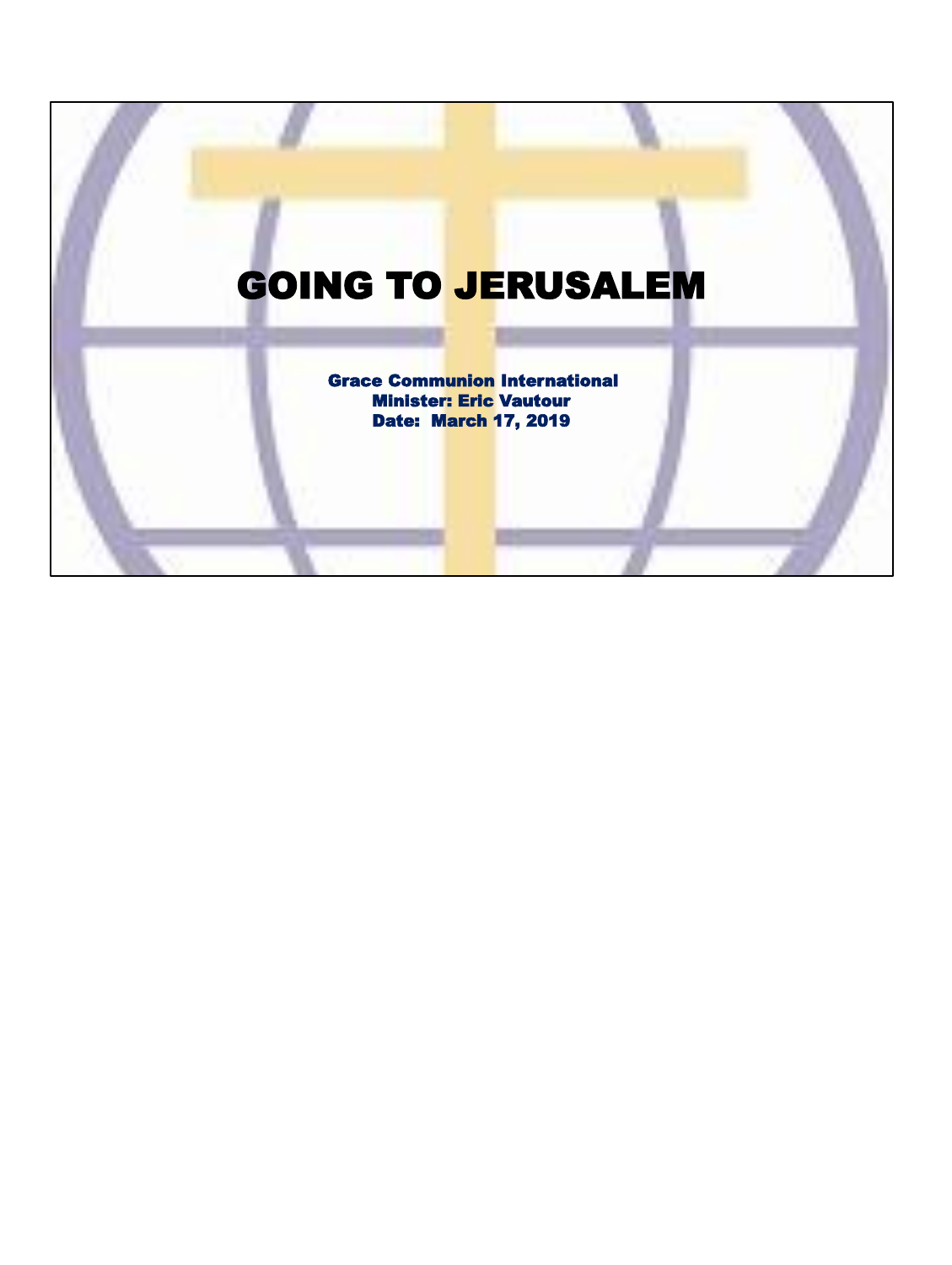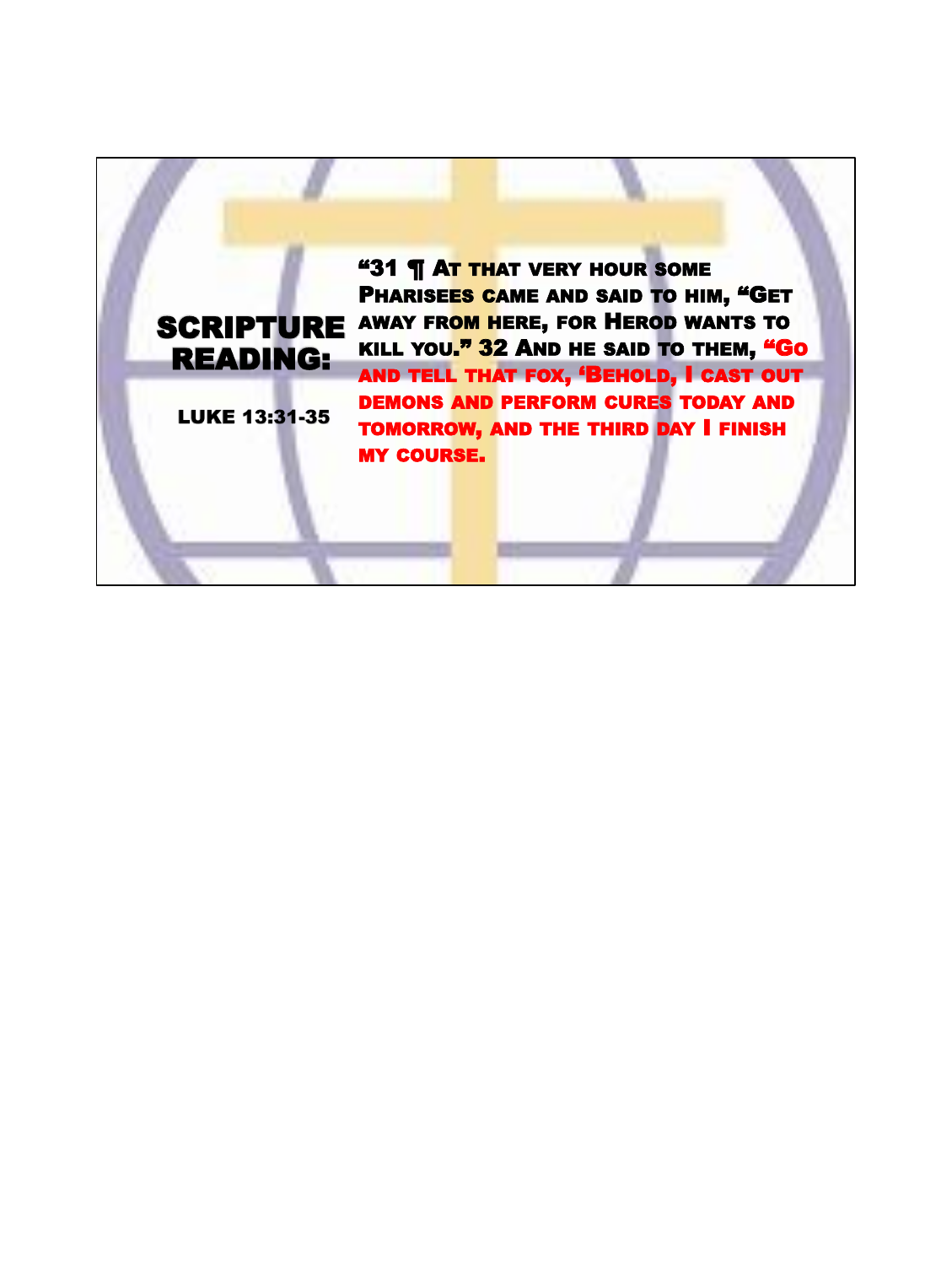33 NEVERTHELESS, I MUST GO ON MY WAY TODAY AND TOMORROW AND THE DAY FOLLOWING, FOR IT CANNOT BE THAT A PROPHET SHOULD PERISH AWAY FROM JERUSALEM.' 34 O JERUSALEM, JERUSALEM, THE CITY THAT KILLS THE PROPHETS AND STONES THOSE WHO ARE SENT TO IT! HOW OFTEN WOULD I HAVE GATHERED YOUR CHILDREN TOGETHER AS A HEN GATHERS HER BROOD UNDER HER WINGS, AND YOU WOULD NOT! 35 BEHOLD, YOUR HOUSE IS FORSAKEN. AND I TELL YOU, YOU WILL NOT SEE ME UNTIL YOU SAY, 'BLESSED IS HE WHO COMES IN THE NAME OF THE LORD!'"" (LU 13:31-35 ESV)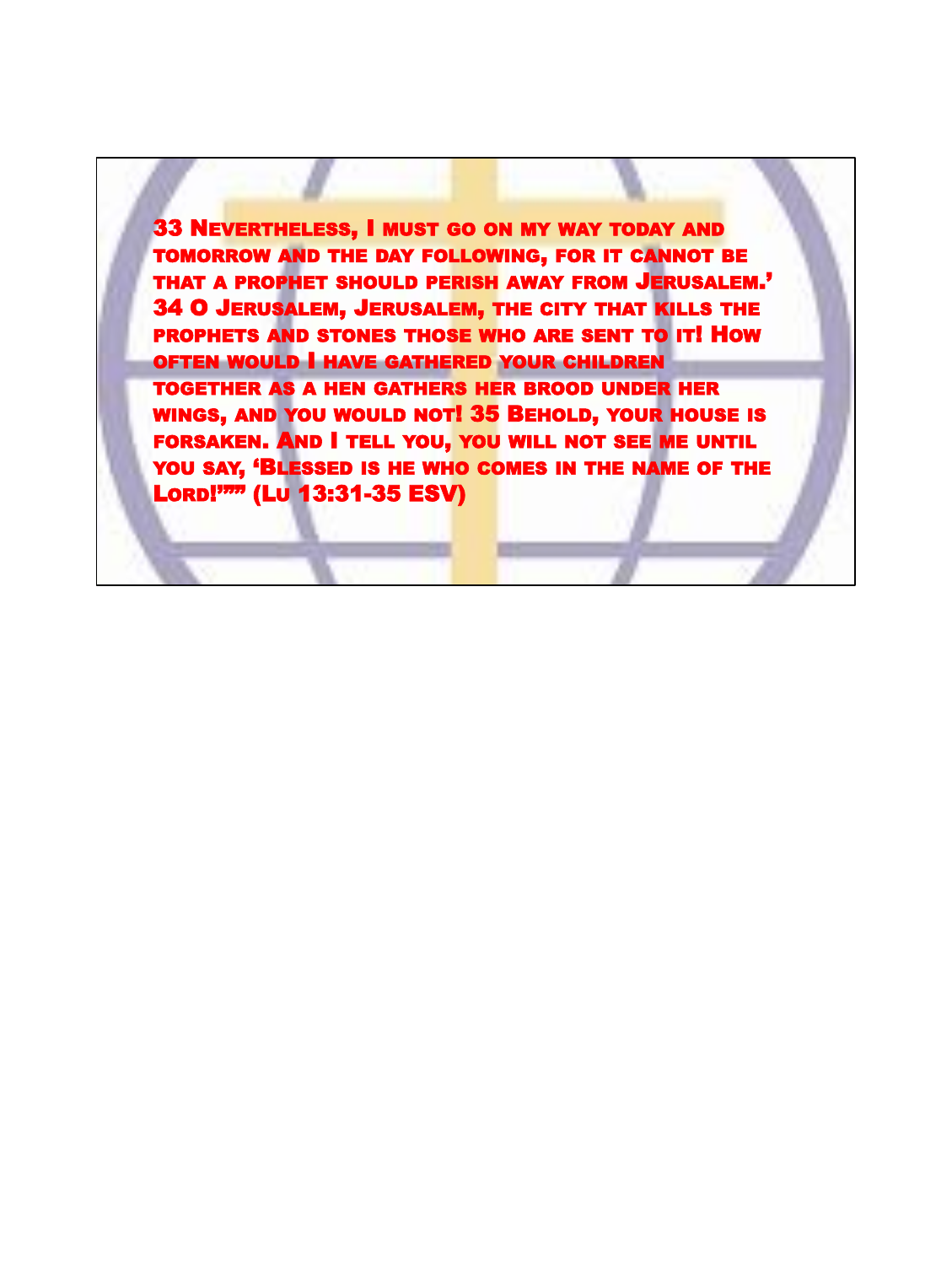

In these few versus, we see that nothing was going to stop Jesus from going to Jerusalem.

How can these verses encourage us in our walk with Jesus? During today's sermon, we are going to stop and think about Jesus' determination, his love and his boldness.

In the context of these verses, Jesus had told his audience that the only way to enter into God's Kingdom was by the narrow door. That narrow door we know is Jesus. The only way to obtain eternal life is to voluntarily believe, when God draws us, that he is indeed the Son of God and our Saviour. Eternal life exist in no other. We cannot have eternal life apart from Jesus. The Bible, God's word, is very clear about this.

The following is what Jesus said to the Pharisees.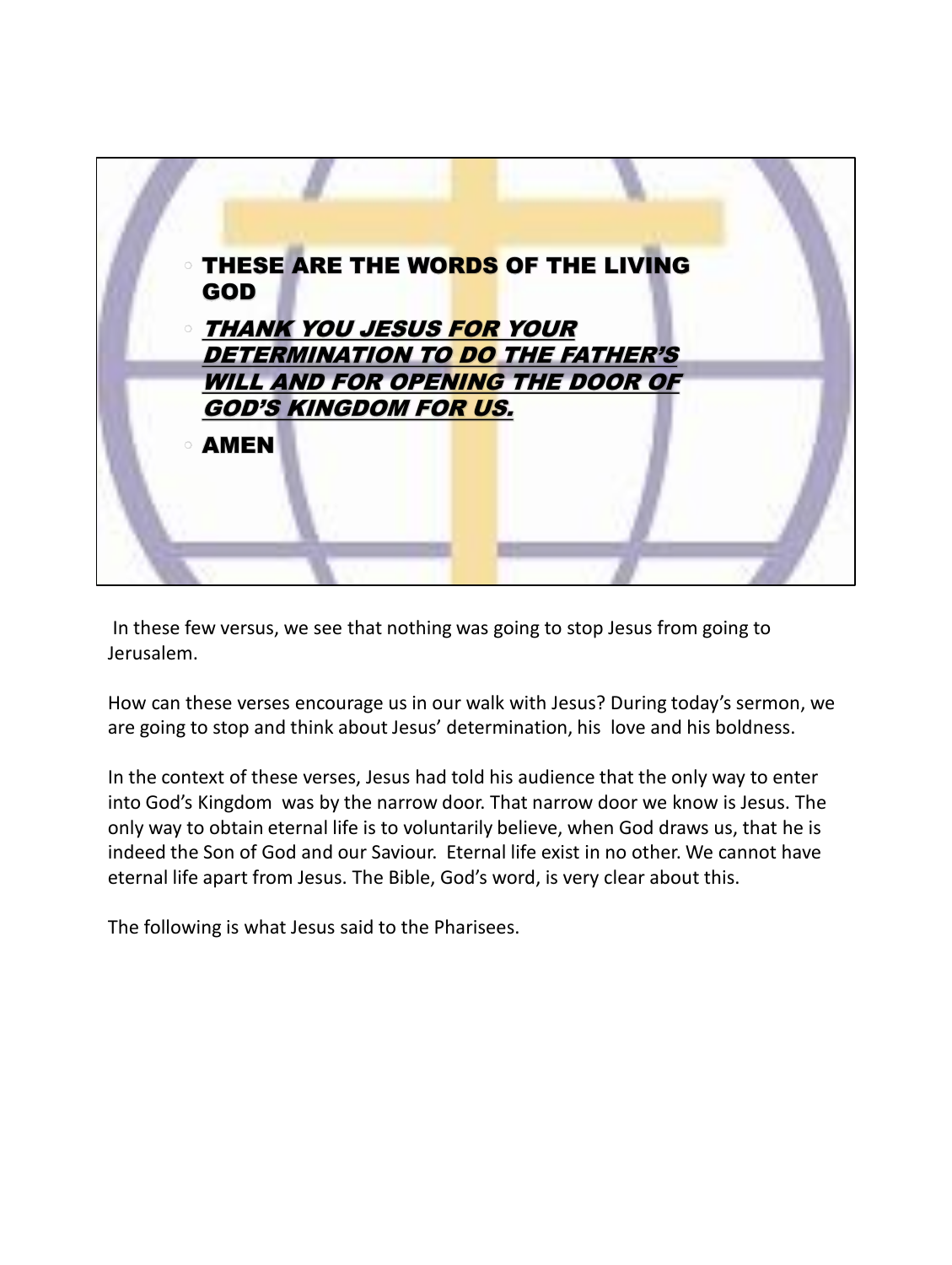"24 "Strive to enter through the narrow door. For many, I tell you, will seek to enter and will not be able. 25 When once the master of the house has risen and shut the door, and you begin to stand outside and to knock at the door, saying, 'Lord, open to us,' then he will answer you, 'I do not know where you come from.' 26 Then you will begin to say, 'We ate and drank in your presence, and you taught in our streets.'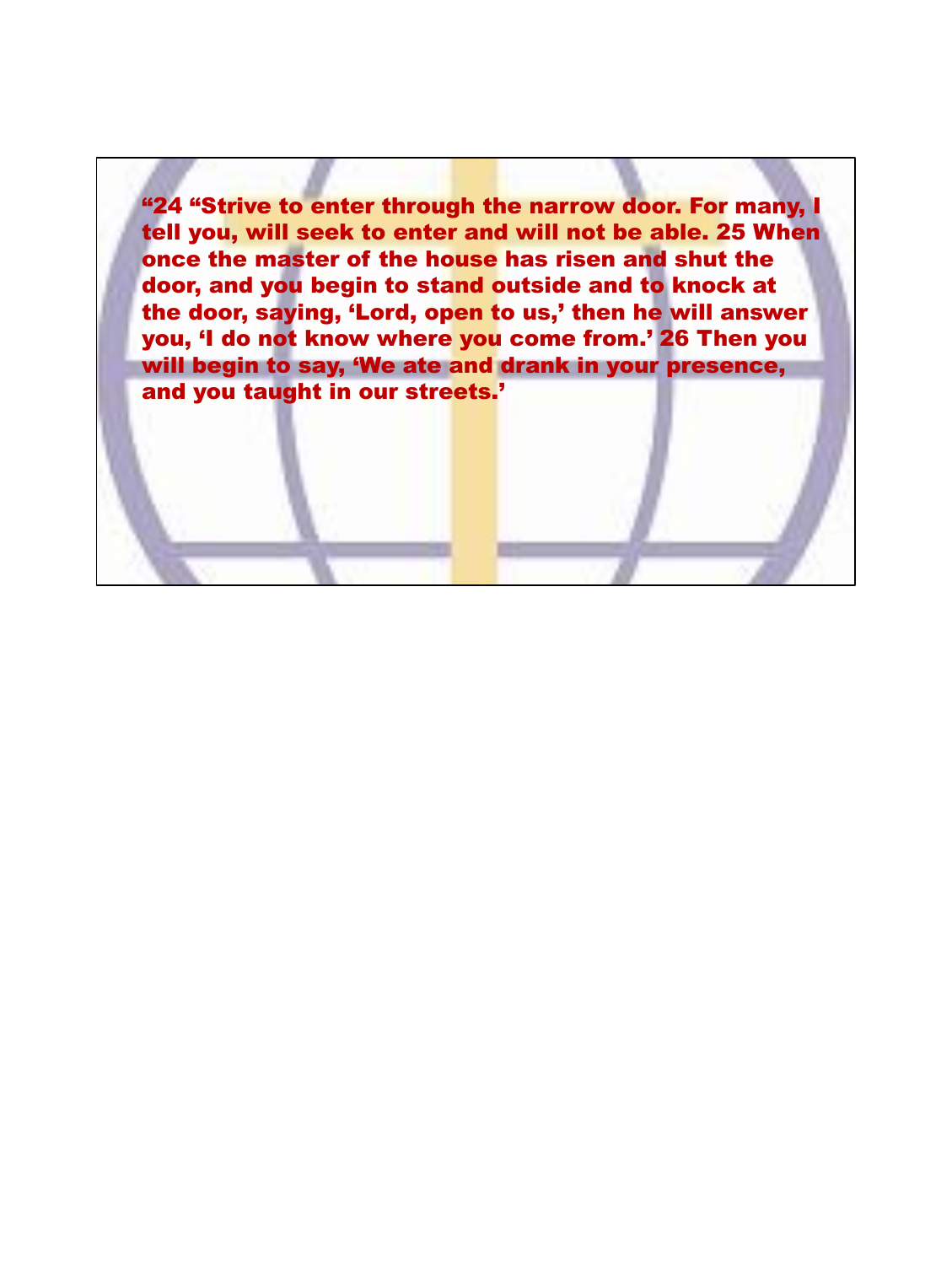27 But he will say, 'I tell you, I do not know where you come from. Depart from me, all you workers of evil!' 28 In that place there will be weeping and gnashing of teeth, when you see Abraham and Isaac and Jacob and all the prophets in the kingdom of God but you yourselves cast out. 29 And people will come from east and west, and from north and south, and recline at table in the kingdom of God. 30 And behold, some are last who will be first, and some are first who will be last."" (Lu 13:24-30 ESV)

Then we read in verse 31 that at very hour some Pharisees came to him and tried to discourage him from going to Jerusalem.

The background or the motivation of this statement by the Pharisees telling Jesus not to go to Jerusalem is not explained in this passage of Scripture.

We know that Herod mentioned in this passage of scripture was the son of Herod the great. He had John the Baptist assassinated (Matthew 14). We also know that when Herod met with Jesus at his trial that neither he nor Pilate found any reason to kill him or to have him crucified. (Luke 23:13-16).

Jesus knew the Scriptures. He had a thorough knowledge of the Old Testament and the prophecies talking about him. He knew the mission given to him. He knew that God the Father so loved the world that he gave his only Son to the world that whoever would believe on him would have eternal life. He also knew that he would not be recognized as the Son of God, that he would not be recognized as the light of the world.

We know the Pharisees had in their mind to have Jesus killed. They could not stand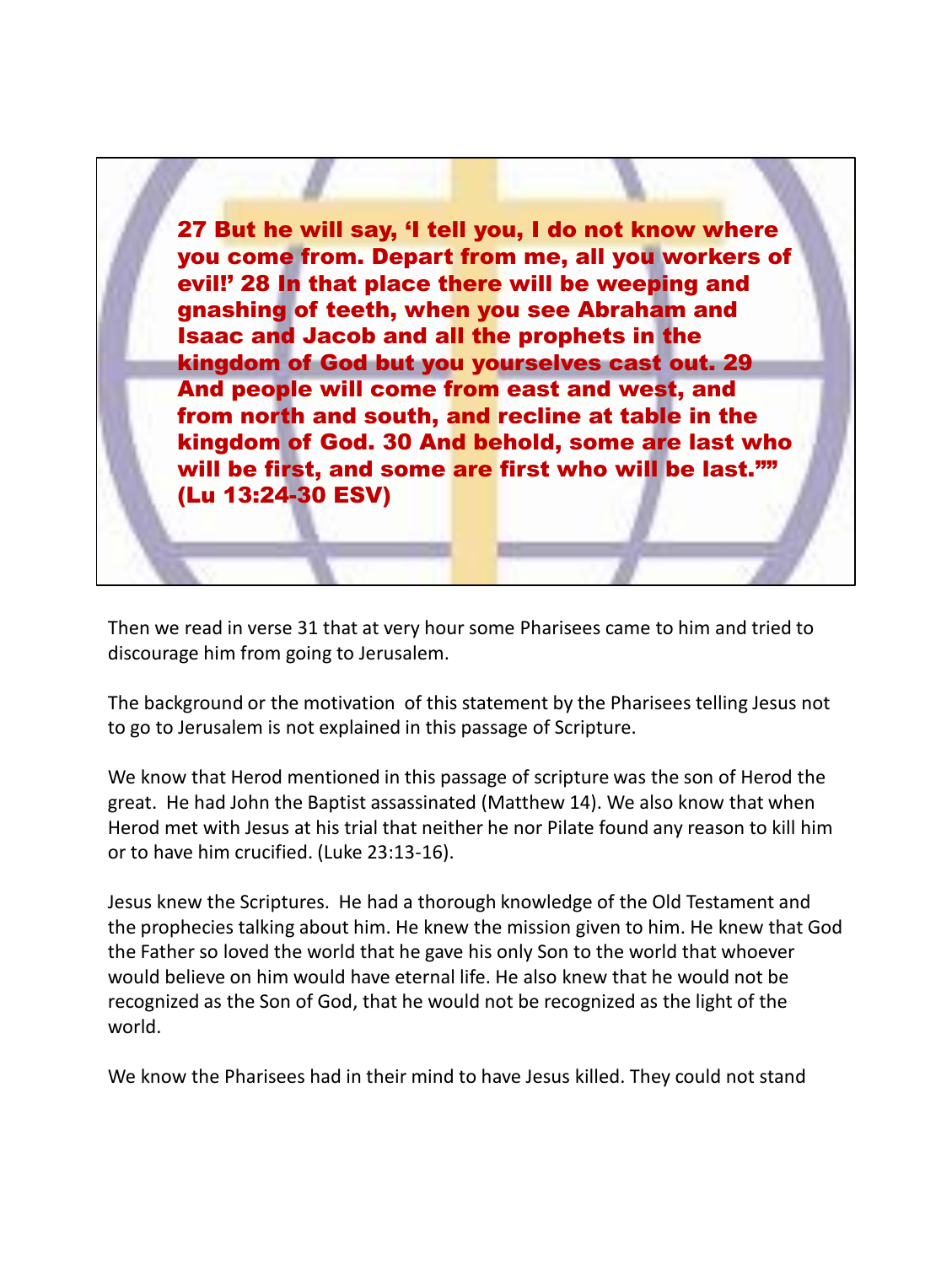him. They were offended by him because of what he taught and what he did. (Matt 22 and 26).

When they tried to get Jesus to avoid going to Jerusalem, he didn't buy it.

Jesus knew what is in the heart of man and he knew the heart of Herod. He was not afraid of him. Jesus calls him a fox. The fox *"has the temerity to associate with lions at the kill, take what it can and dodge the consequences. Herod plays the crafty fox to Caesar's lion (Luke 13:32). He is a political nuisance, but not worth bothering with. In early Jewish literature the fox portrays a lesser person as opposed to the truly powerful, who are lions."* (DICTIONARY OF BIBLICAL IMAGERY, by General Editors: Leland Ryken, James C. Wilhoit, Tremper Longman III, page 30).

What do we see in Jesus attitude and determination?

We see that Jesus was not ruled by the fear of men.

Looking back and knowing who Jesus is, we see his love, his mercy and his great sense of justice and purpose.

- He loved for God the Father;
- He loved us. He did not want us to be oppressed in slavery by the power of sin, death and the devil, who is the personification of evil.
- He had a great sense of justice. God could not let sin go unpunished. Sin brought death and eternal separation from God for all mankind.
- He was determined to enter this evil and take the consequence upon himself which is death. He took upon himself the death of humanity. He defeated death through his resurrection.

**We also see his selflessness**. He was going to continue the work of his Father. He was going to continue to cast out demons and to heal people as he walked towards Jerusalem.

Jesus the man, although incarnate in our fallen human nature and tempted just as we are, was selfless. He continued to glorify the Father here on earth knowing that God the Father had a completely outgoing and selfless love for him and for humanity.

We see his love for Jerusalem even if Jerusalem was not responsive to God. In terms of endearment, he said, "**O Jerusalem, Jerusalem, the city that kills the prophets and stones those who are sent to it."**

In these verses, we see his true love because Jesus died for us while we were still his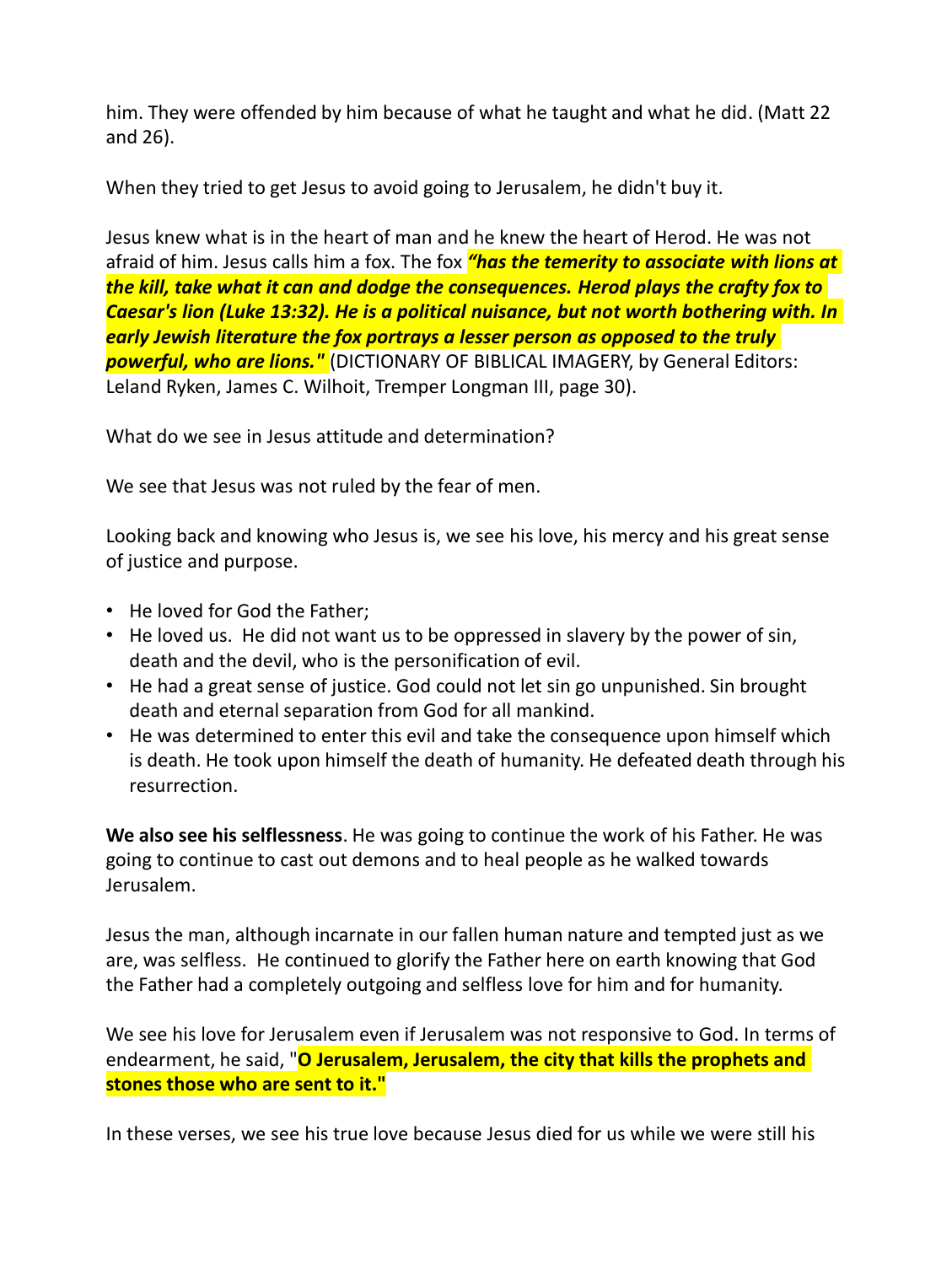enemies. He experienced the brutal aloneness on the cross caused by sin. The emotions he felt on the cross were so powerful that he told God the Father**, "…, "Eli, Eli, lema sabachthani?" that is, "My God, my God, why have you forsaken me?"" (Mt 27:46 ESV).**

On that cross, having become sin for us even if he had no sin, he felt the utter aloneness and separation from God caused by sin. We know that God the Father never abandoned Jesus because God is one – Father, Son and Holy Spirit. All of God was involved in the decision that Jesus would become man and would die on the cross to reconcile human beings to God.

When we stop to think about what Jesus did by entering the darkness of this world to liberate us from it, we can only say thank you for delivering us from this oppressive monster which is eternal death.

Jesus not only saves us from eternal death but he also changes lives in the present, as we let him in when he knocks at our door (Rev. 3:20). When we turn to him, we receive a new life secured for us at the cross, in his resurrection and in his ascension to heaven.

(Example of a life being changed in the present age – Samian)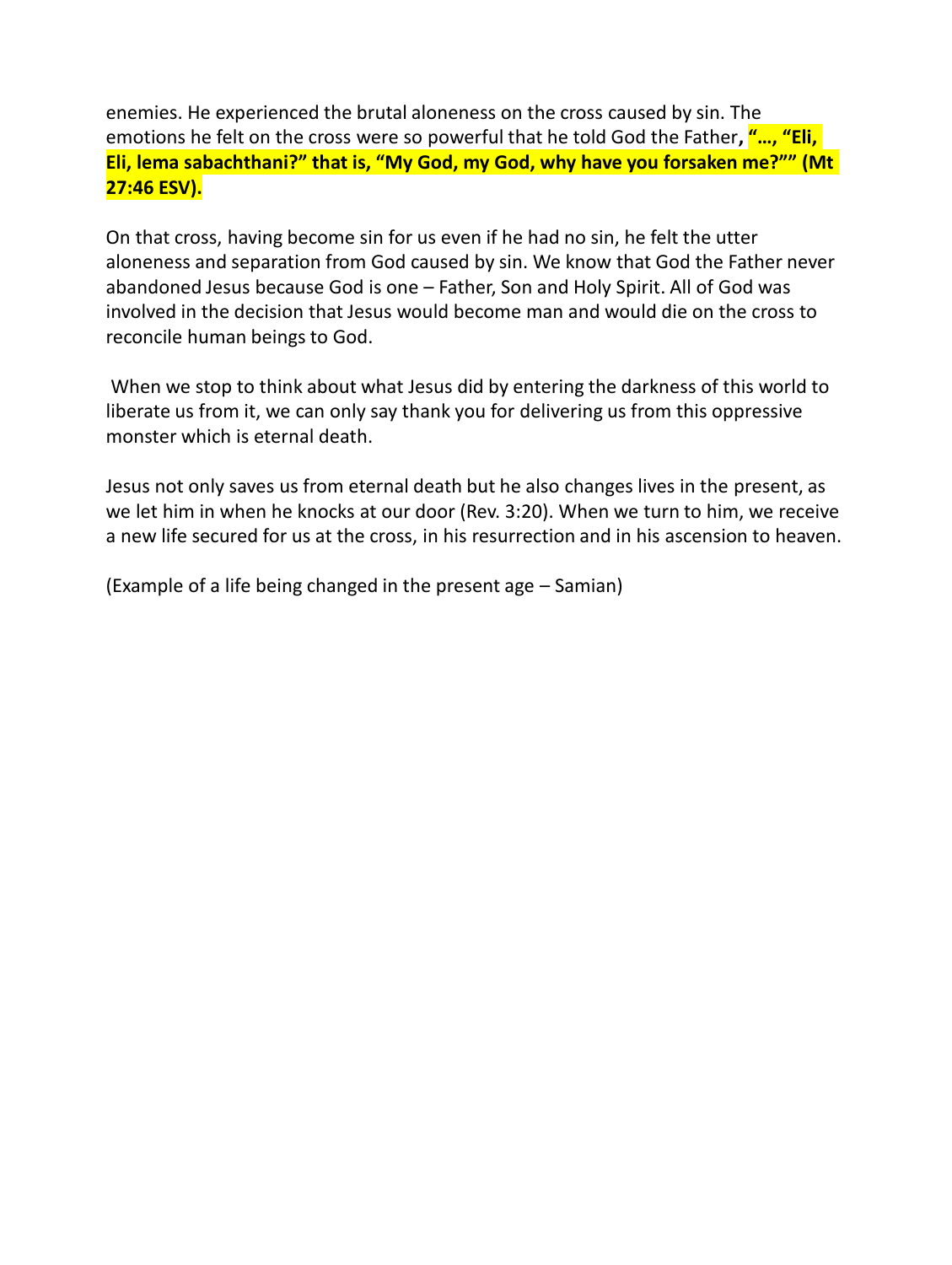

I am personally not a fan of rap music. Samuel Tremblay/Samian is a rapper recognized both in Canada and internationally.

Wikipedia talks about his biography and some of his accomplishments. (https://en.wikipedia.org/wiki/Samian\_(rapper)

A member of the Abitibiwinni First Nation. Samian was born in Amos and grew up in the community of Pikogan in Abitibi-Témiscamingue and in several other cities in the province of Quebec. His father is Québécois and his mother is Algonquin.

He began his career in 2004

In 2005, Samian collaborated on several projects with Canada's National Film Board, the Department of Indian Affairs and *HARRO décrochage scolaire* (school dropout Network), AIDS and problems related to compulsive gambling.

He has performed across Canada and internationally, including shows in France, Finland, Spain, China and at the 2010 Winter Olympics in Vancouver.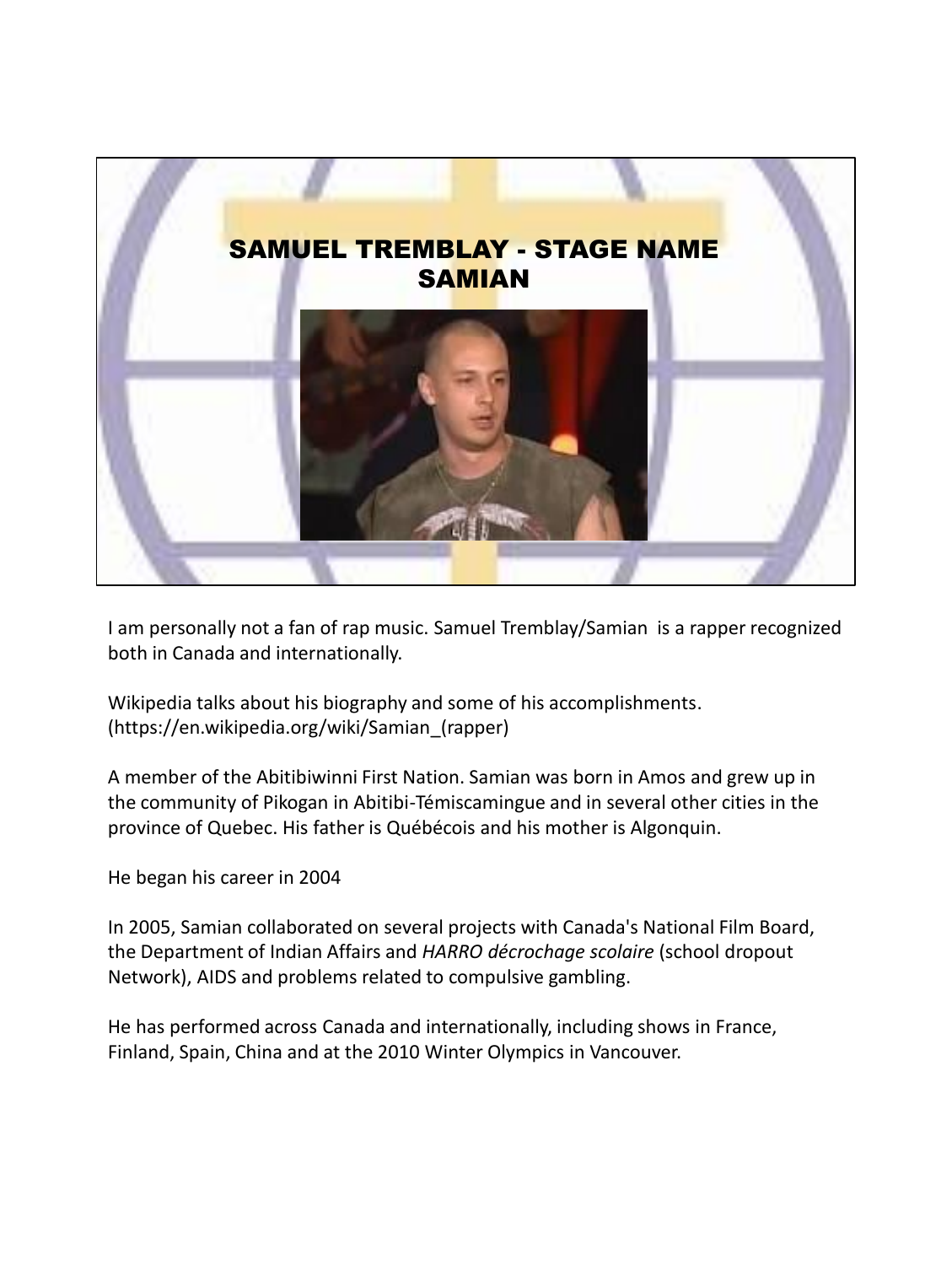On Saturday, March 16, I heard an interview he gave on the French CBC radio. He is from a family of three children. He has two sisters. At the age of eight, he was placed in a foster home whose father was a Christian pastor.

He describes his family of origin as dysfunctional. His father was an alcoholic and his mother had emotional problems.

His mother went for Christian counselling.

While growing up, he describes a difficult childhood.

Being from the first nation, he said that when he was living with white people that he would be beaten up because of his first nation background. When he went on the reserve, he would be beaten because of his Québecois roots.

Growing up was difficult for him. He had difficulties with the law. He was imprisoned in his younger days.

Because he was travelling a lot because of his musical career, he became physically tired and worn out. He went to live with his father for about four months. He also had to come to terms with his father's past dependence on alcohol and the damage it caused. He said that he forgave his father and became at peace with him.

While living with his father, his father developed cancer and died four months after.

Sometimes prior, his father had become a Christian. His father's desire for him was that he would be baptized prior to his death. He was baptized at the age of 30 and a few days after his father died, God granting him his wish.

During the interview, he openly told the interviewer that he prayed and read the Bible regularly. He said very boldly and matter-of-factly that he was a follower of Jesus.

Listening to him, I admired the fact that he made a clear differentiation between his former life and his life as a Christian. He let go of the past – of the hurt, instability, etc.. Obviously, God's presence in his life helped him to do this.

As he mentioned his belief in God on several occasions during the interview, toward the end of the interview, the lady interviewer asked him to describe the importance of his religion in his life.

He quickly said that a relationship with Jesus was not a religion. He accurately said that the word religion is only found one place in the Bible, in the epistle of James. He quoted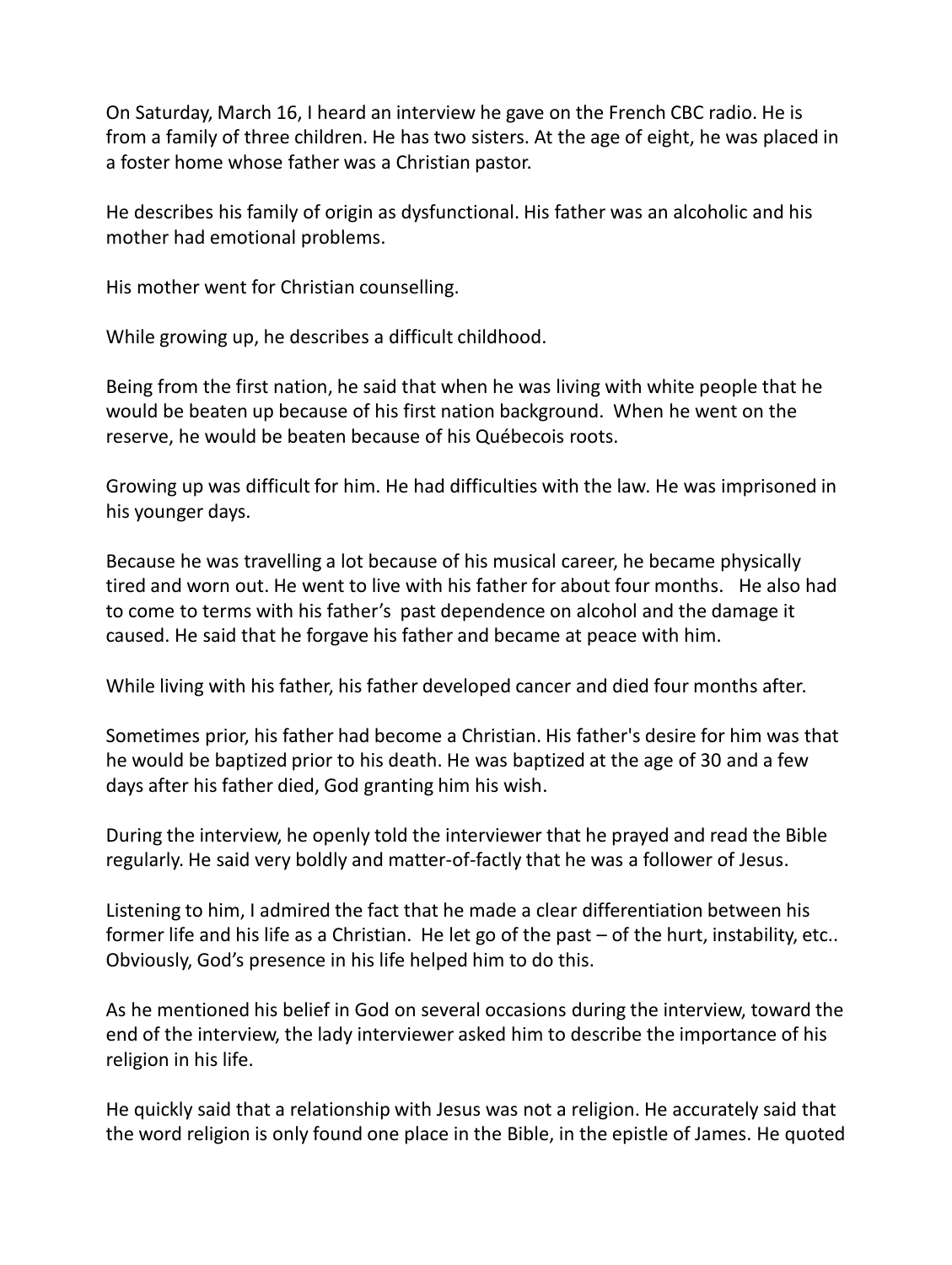part of the verse which said the following: **Jas 1:27 Religion that is pure and undefiled before God, the Father, is this: to visit orphans and widows in their affliction, and to keep oneself unstained from the world.**

In the interview, he said that's pure religion before God was to visit the orphans and widows.

He plainly stated that religion and true Christianity were very different from one another. Man-made religion is made up of rules made by man while true religion is God focused. He also said something that struck me when he said **the main focus of Christianity is not focused on what we can get from God but his focus on how we can serve God.**

He also spoke very candidly about the primary religion in Québec and how Christianity described in the Bible differs so different from it.

He also spoke about the difficulty in sharing his belief in Jesus because most people do not want to hear about it.

When he was young, he fathered a son who is now 10 years old. He also talked about his relationship with son and the challenges of being a single dad.

Samian is a poet. He writes his songs in French. His grandmother who is Algonquin helps him to translate his song in their native language. He sings in both French and Algonquin.

He tries to encourage young people to dream and to live more fulfilled lives.

Samian's life is changed because of Jesus. His life changed both spiritually, having eternal life faith in Jesus and physically, as he follows Jesus. He still carries burdens from his past life. He is a single dad. However, in Christ, he seems to have put these issues in perspective. Does it mean his life is always easy? Obviously not. He has a tattoo on his neck which says "warrior" (Guerrier). His reason for doing so – living the Christian life is a battle. (Now I do not advocate tattoos – in Leviticus 19:28, God told the Israelites not to have tattoos.)

When Jesus lived on the earth, many people's lives were changed physically for the better as he healed so many physically and emotionally when he cast out demons. People's lives were physically transformed by him.

He also changed people's lives in other ways when we think of the impact he had on the apostles, Mary Magdalene and many of the other men and women who became his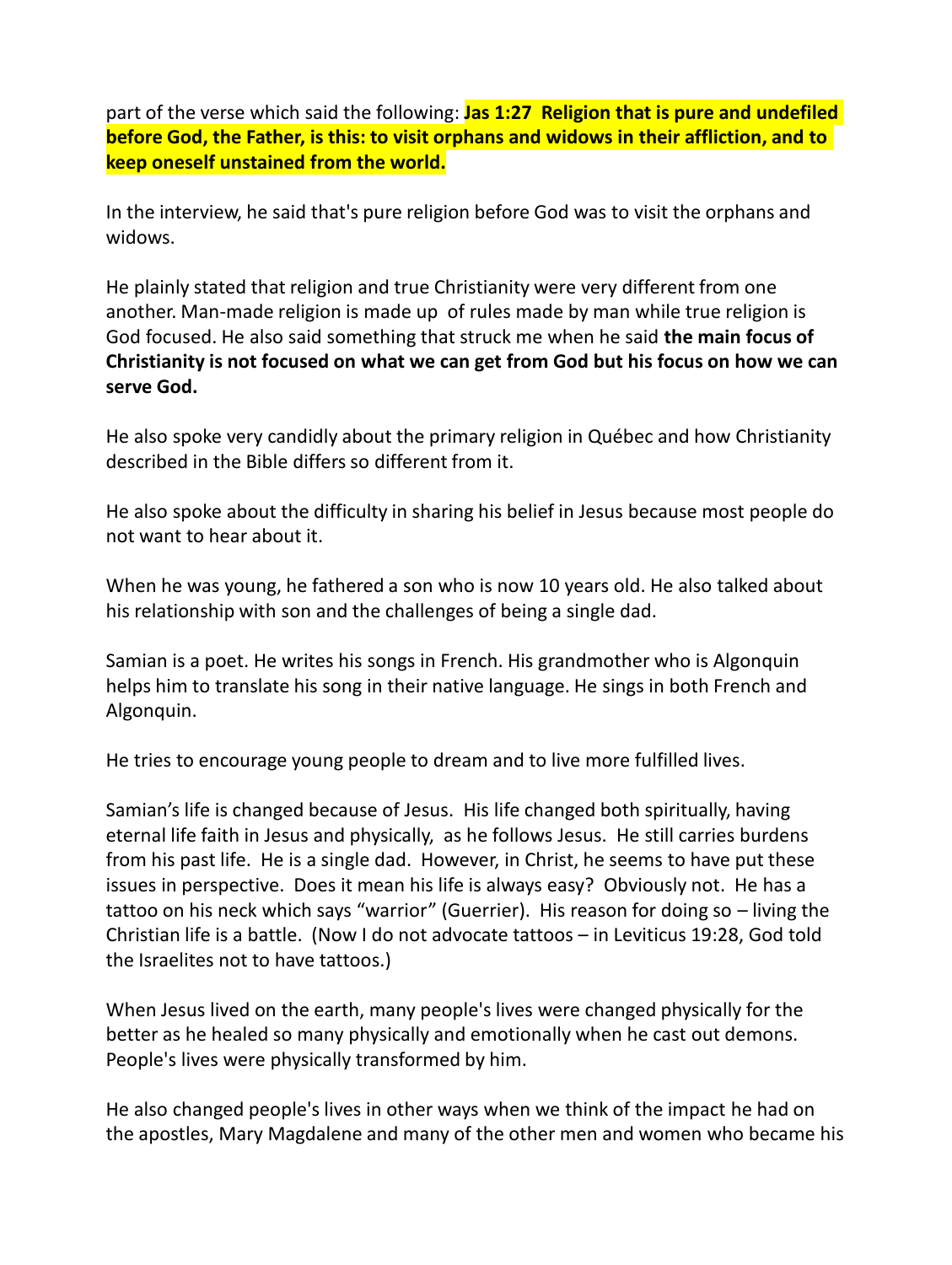## followers.

Because Jesus set his face to go to Jerusalem, lives continue to be changed by him daily as he adds people to his church and makes them and us a chosen race, a royal priesthood, a holy nation, a people for his own possession, to enable us to proclaim the excellencies of God who called us out of darkness into his marvelous light. Before we were not God's people. Before, we had not received mercy but now we have. "Paraphrase 1 Peter 2:9-10).

Jesus face challenges in this world. We also face challenges in this world from within ourselves and challenges coming from the world. The value system of the world is so often contrary and in opposition to God's word.

The world, because it values thoughts, actions and behaviors that are contrary to God's will presents a challenges. We are told to live in the world but not be of the world.

Jesus voluntarily give up his life for us. He willingly suffered for us. Part of our calling is that we need to be ready to suffer with him as we accept the consequences of following Jesus and carrying our cross..

**"16 The Spirit himself bears witness with our spirit that we are children of God, 17 ¶ and if children, then heirs—heirs of God and fellow heirs with Christ, provided we suffer with him in order that we may also be glorified with him. 18 For I consider that the sufferings of this present time are not worth comparing with the glory that is to be revealed to us. 19 For the creation waits with eager longing for the revealing of the sons of God. 20 For the creation was subjected to futility, not willingly, but because of him who subjected it, in hope" (Ro 8:16-20 ESV)**

Whatever happens in our life, like Jesus, empowered by the Holy Spirit, we look to the joy that is set before us for a glorious future in him. (Next slide)